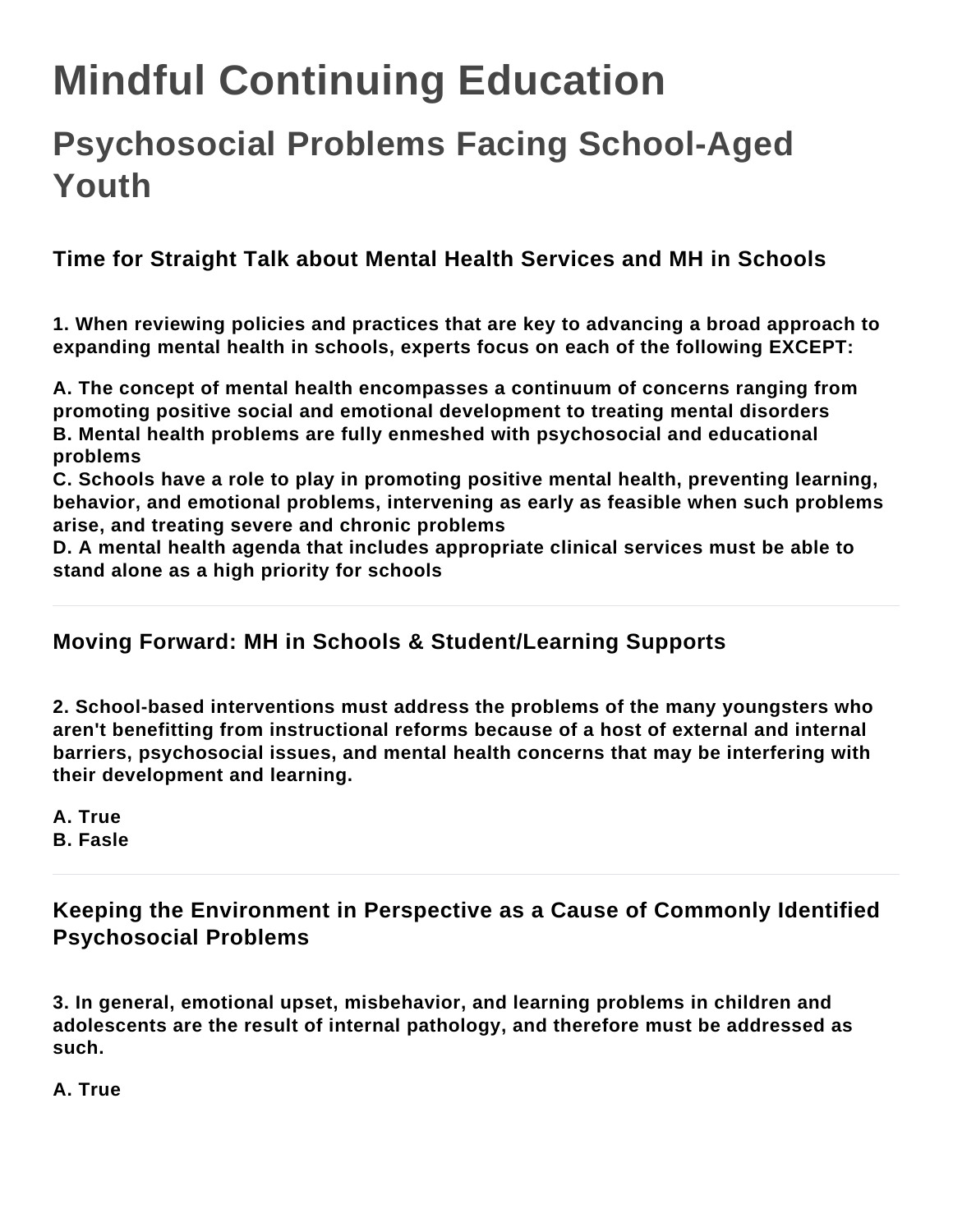# **Problems Categorized on a Continuum Using a Transactional View of the Primary Locus of Cause**

**4. Problems caused by a significant mismatch between individual differences and vulnerabilities and the nature of a person's environment, rather than by a person's pathology, tend to be:**

- **A. Mildly severe and narrowly pervasive**
- **B. Moderately severe and moderately to broadly pervasive**
- **C. Mildly to moderately severe and pervasive**
- **D. Profoundly severe and broadly pervasive**

#### **A Full Range of Programs to Address Behavioral, Emotional, and Learning Problems**

**5. Targeted interventions for early school-aged children may include support and guidance to ameliorate school adjustment problems, personalized instruction in the primary grades, and:**

**A. Comprehensive and accessible psychosocial and physical and mental health programs**

**B. Systems' enhancement through multidisciplinary team work, consultation, and staff development**

**C. Appropriate screening and amelioration of physical and mental health and intervention psychosocial problems**

**D. Emergency and crisis prevention and response mechanisms**

**6. In order to meet the needs of all students, school and community resources must be effectively integrated to promote healthy development and prevent problems, intervene early to address issues, and assist with chronic and severe problems.**

**A. True B. False**

**Planning, Implementing and Evaluating Cultural and Linguistic Competency for Comprehensive Community Mental Health Services for Children and Families**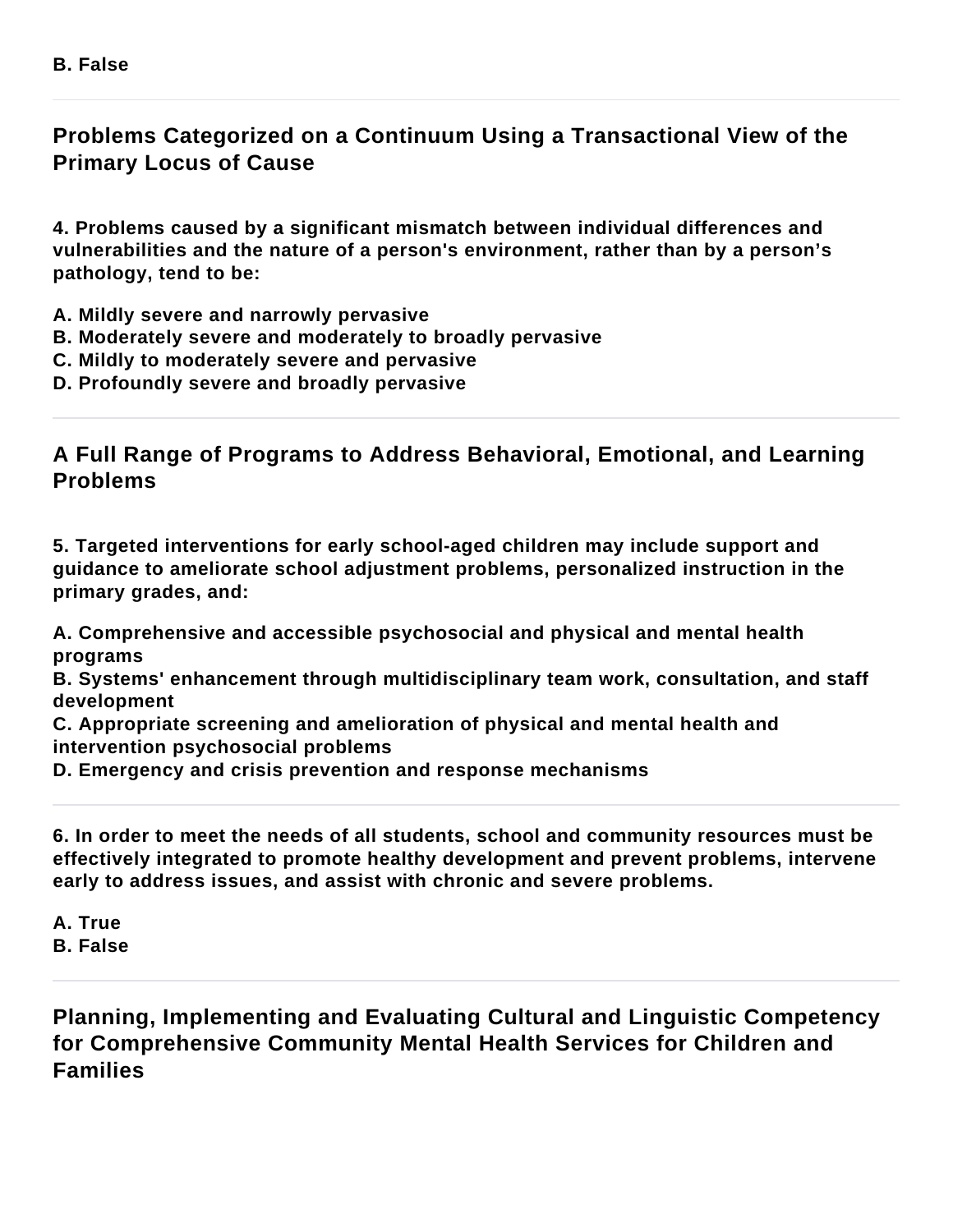**7. Cultural competence is a key principle that must be integrated within all aspects of systems of care, and it is particularly critical in the delivery of services and supports to children and youth with emotional, behavioral and mental disorders and their families.**

**A. True B. False**

#### **Definitions**

**8. Culturally competent organizations have the capacity to value diversity, manage the dynamics of difference, adapt to diversity and the cultural contexts of the communities they serve, and:**

- **A. Exhibit operational effectiveness**
- **B. Conduct self-assessment**
- **C. Integrate cultural insight and expertise**
- **D. Assign value to cultural identity**

**Developing Systems at a School for Problem Identification, Triage, Referral and Management of Care**

**9. Which of the following is NOT one of the recommended components of specialized Interventions to address individual student and family problems?**

- **A. Academic learning supports**
- **B. Physical and mental health services**
- **C. Comprehensive community support service**
- **D. Social, legal, and economic supports**

#### **Treatments for Psychosocial Problems and Disorders**

**10. Interventions that adopt an "observable factors orientation" place value in understanding underlying circumstances that lead to problems in functioning and behavior.**

**A. True B. False**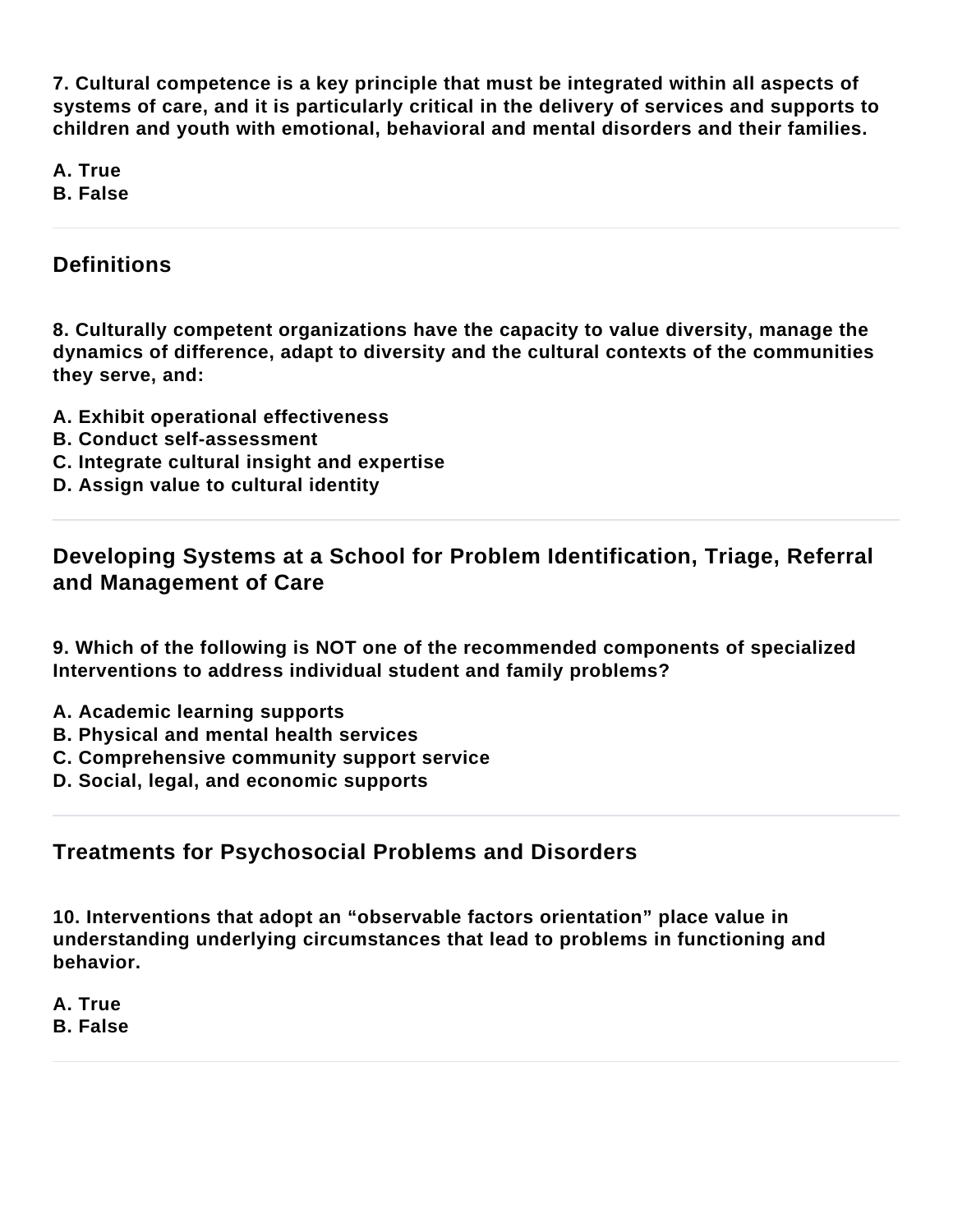**Frequently Identified Psychosocial Problems; Developmental Variations, Problems, Disorders, and Interventions- ADHD in Children and Adolescents**

**11. Children with the hyperactive-impulsive type of Attention-Deficit/Hyperactivity Disorder (ADHD) often fail to finish tasks, are easily distracted, and have trouble staying organized.**

**A. True B. False**

**12. Which of the following is a correct statement about ADHD and other disorders?**

**A. About a third of all young people with attention-deficit/hyperactivity disorder also have oppositional or conduct disorder**

- **B. As many as one-fifth have depression**
- **C. About one-half have a learning disability**

**D. Approximately a fourth have an anxiety disorder along with ADHD**

**Problems-Behaviors Serious Enough to Disrupt Functioning with Peers, at School, at Home, but Not Severe Enough to Meet Criteria of a Mental Disorder**

**13. In infancy and early childhood, a problem level of hyperactive/impulsive behaviors may be easily confused with cognitive problems such as limited intelligence or specific developmental problems, although such problems may occur simultaneously.**

**A. True B. Fasle**

#### **Conduct Disorder in Children and Adolescents**

**14. Factors that may contribute to a child developing conduct disorder include inconsistent rules and harsh discipline, lack of enough supervision or guidance, frequent change in caregivers, neglect or abuse, a delinquent peer group, and:**

- **A. Poverty**
- **B. Genetics**
- **C. Personality**
- **D. Neurobiological processes**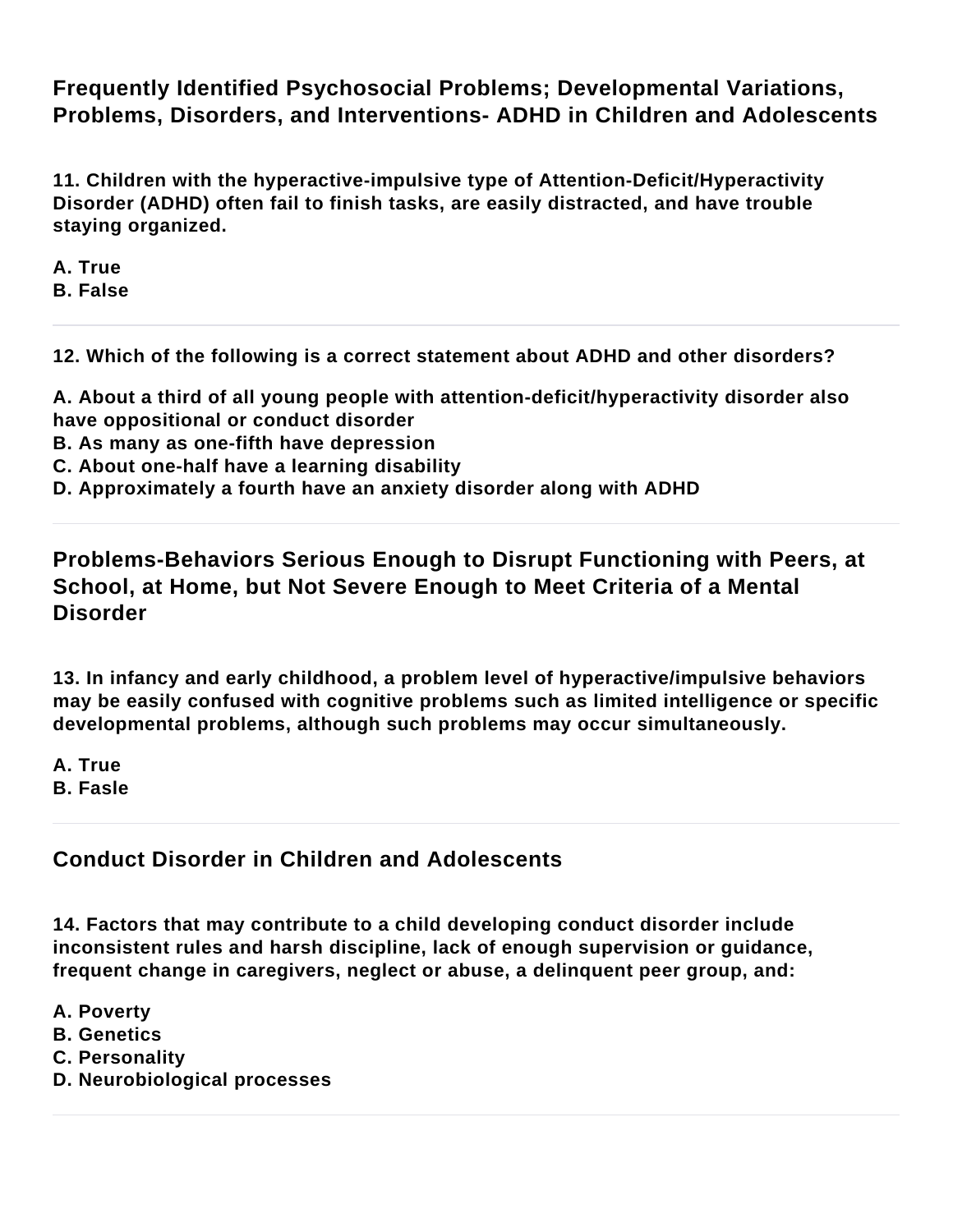# **Developmental Variations: Behaviors that are Within the Range of Expected Behaviors for That Age Group**

**15. Negative emotional behaviors in children are associated with temperamental traits, particularly low adaptability, high intensity, and negative mood, and such behaviors decrease drastically with development and are often especially responsive to discipline.**

**A. True B. False**

# **Problems--Behaviors Serious Enough to Disrupt Functioning with Peers, at School, at Home, but Not Severe Enough to Meet Criteria**

**16. Characteristics of oppositionality that increase in intensity despite caregiver interventions and that interfere with peer or adult interactions, but are not severe enough to meet the criteria for a disorder include:**

**A. The infant bites, kicks, cries, and pulls hair frequently**

**B. A young child frequently grabs others' toys, shouts, hits or punches siblings and others, and is verbally abusive**

**C. In middle childhood, the child intermittently tries to annoy others, makes up excuses, begins to ask for reasons why when given commands, and argues for longer times**

**D. The adolescent intermittently hits others, uses bad language, is verbally abusive, may display some inappropriate suggestive sexual behaviors.**

### **Disorders that Meet the Criteria of a Mental Disorder**

**17. Oppositional defiant disorder usually becomes evident before age 8 years or no later than early adolescence, it is more prevalent in males than in females before puberty, and rates are more equal after puberty.**

**A. True B. False**

# **Accommodations to Reduce Conduct and Behavior Problems**

**18. As schools move beyond overreliance on punishment and social control strategies,**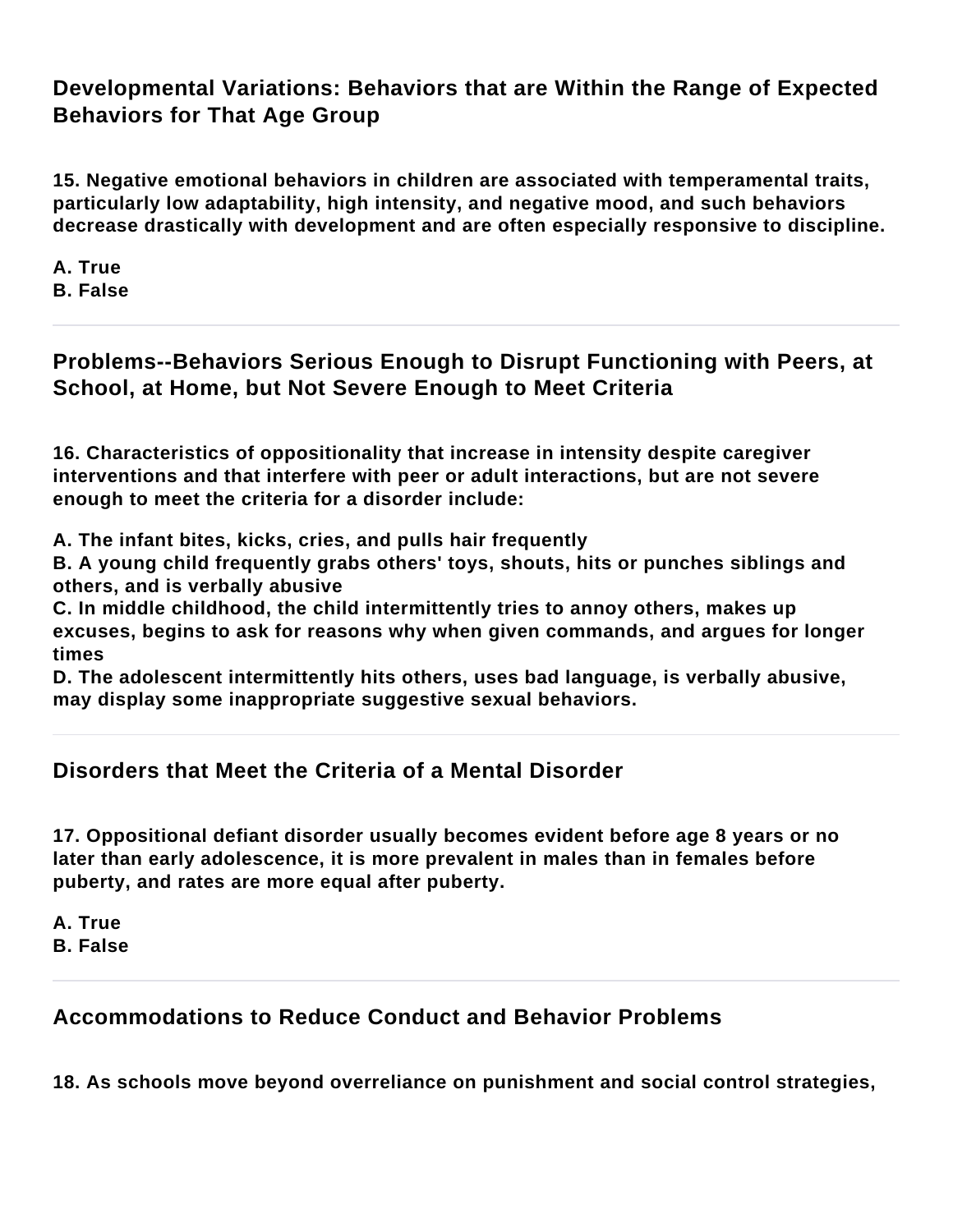**there is ongoing advocacy for social skills training and new agendas for character education and:**

- **A. Family and community engagement**
- **B. Emotional intelligence training**
- **C. Positive discipline**
- **D. Trauma informed strategies**

#### **Intervention Focus in Dealing with Misbehavior**

**19. When developing consequences for young people's misbehavior in school, natural consequences should be implemented so that students have opportunities to bounce back from misconduct and learn how to recover from mistakes.**

**A. True**

**B. False**

**20. Which of the following is an accurate statement about proactive motivation for misbehavior?**

**A. Individuals react by trying to protect themselves from the unpleasant thoughts and feelings that the situations stimulate**

**B. The misbehavior reflects efforts to cope and defend against aversive experiences C. Actions may be direct or indirect and include defiance, physical and psychological withdrawal, and diversionary tactics**

**D. Noncooperative, disruptive, and aggressive behavior patterns tend to be rewarding and satisfying to an individual because the behavior itself is exciting or because the behavior leads to desired outcom**

#### **Anxiety Disorders in Children and Adolescents**

**21. If not treated early, anxiety disorders in children can lead to missed school days or an inability to finish school, impaired relations with peers, low self-esteem, alcohol or other drug use, problems adjusting to work situations, and anxiety disorder in adulthood.**

**A. True B. False**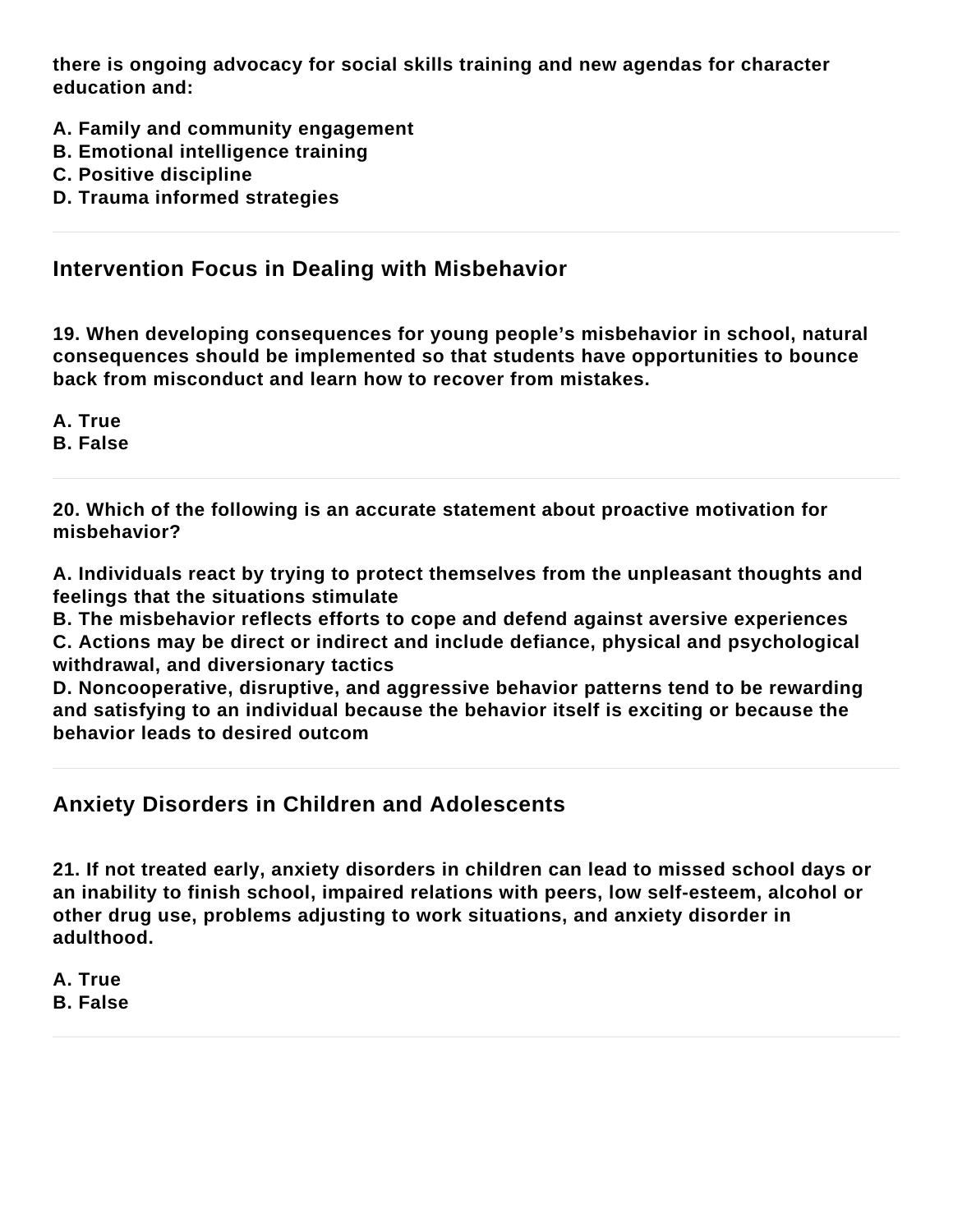**22. Each of the following is an accurate statement about risk factors for childhood anxiety disorders EXCEPT:**

**A. A person's basic temperament may play a role in some childhood and adolescent anxiety disorders**

**B. Studies suggest that children or adolescents are more likely to have an anxiety disorder if their parents have anxiety disorders**

**C. High levels of anxiety in a child aged 4 to 6 may be an indicator that later anxiety disorders are likely to develop**

**D. Studies are unclear as to whether anxiety disorders in children are caused by biology, environment, or both**

### **Developmental Variation Within the Range of Expected Behaviors for That Age Group**

**23. Transient anxious responses to stressful events that occur in an otherwise healthy child and do not ordinarily affect normal development.**

**A. True B. False**

**Disorders that Meet the Criteria of a Mental Disorder as Defined by the Diagnostic and Statistical Manual of the American Psychiatric Association**

**24. Impairment in children with generalized anxiety disorder tends to take the form of a decline from optimal functioning rather than a failure to achieve an expected level of functioning.**

**A. True B. False**

**25. According to the authors, children with separation anxiety disorder often refuse to attend school or fail to participate, exhibit a decline in classroom performance or social functions, and may have unsubstantiated worries that lead to parental frustration and confusion.**

**A. True B. False**

**26. Obsessive-compulsive disorder usually presents in adolescence or early adulthood, but it may begin in childhood, and although for the most part onset is gradual, acute**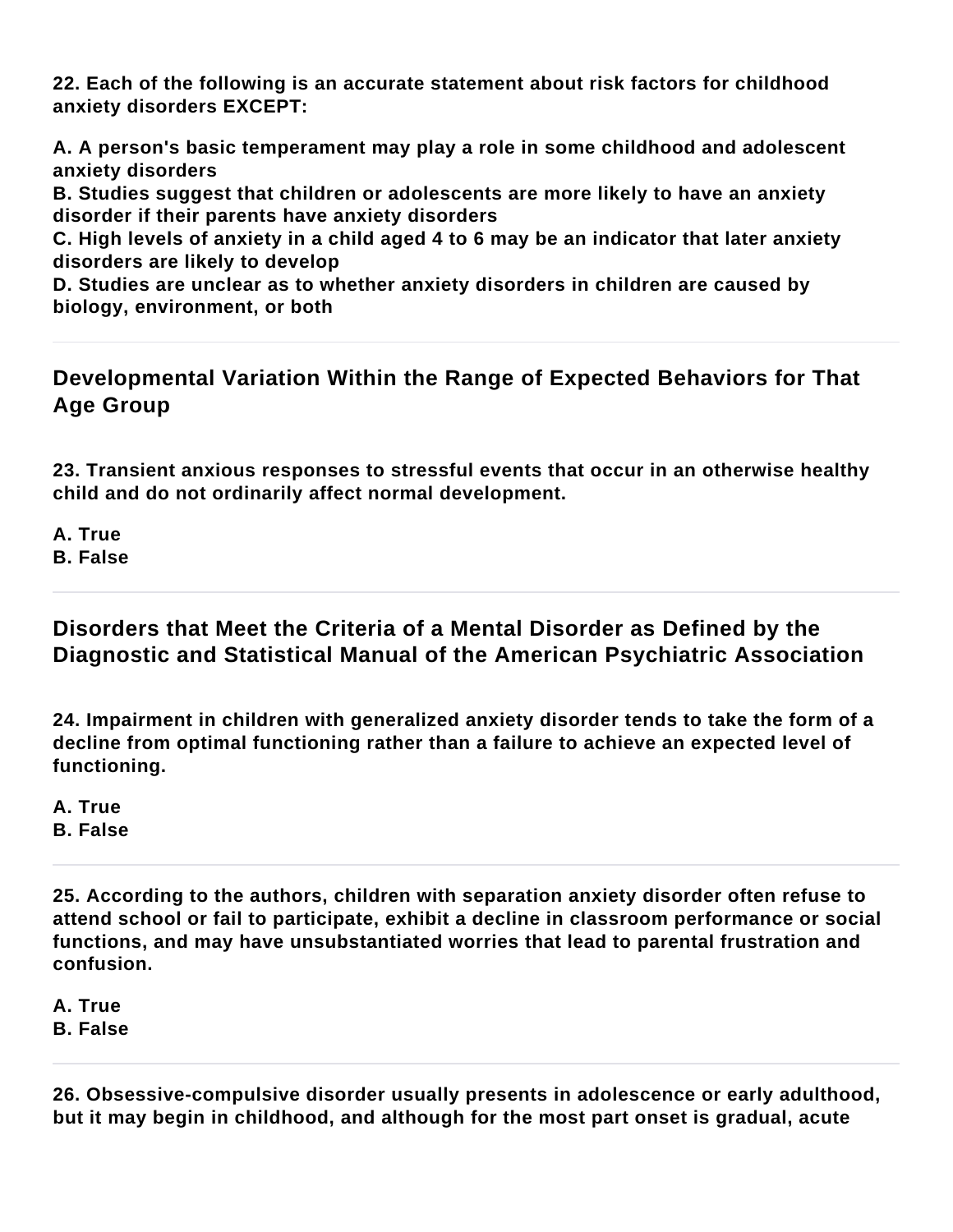**onset has been noted in some cases.**

**A. True B. False**

**27. With obsessive-compulsive disorder, obsessions and/or compulsions interfere with functioning, cause marked distress, or occupy more than:**

**A. One hour a day B. Two hours a day C. Three hours a day**

**D. Four hours a day**

**Teen Depression**

**28. Strategies to help teens manage depression include staying active, trying to keep a regular sleep schedule, spending time with friends and family, and breaking down school or work tasks into smaller ones and organizing them in priority order.**

**A. True B. Fasle**

**Developmental Variations: Behaviors within the Range of Expected Behaviors for That Age Group**

**29. Normal age-specific responses for children experiencing bereavement include those responses that relate to culture, the nature of the relationship between the child and the one the child is grieving, the child's history of loss, and:**

- **A. Parental response to the loss**
- **B. Familial protective factors**
- **C. The child's level of resiliency**
- **D. The child's temperament**

**Problems-Behaviors Serious Enough to Disrupt Functioning with Peers, at School, at Home, but Not Severe Enough to Meet Criteria of a Mental Disorder**

**30. While behavioral symptoms may occur when children are processing bereavement,**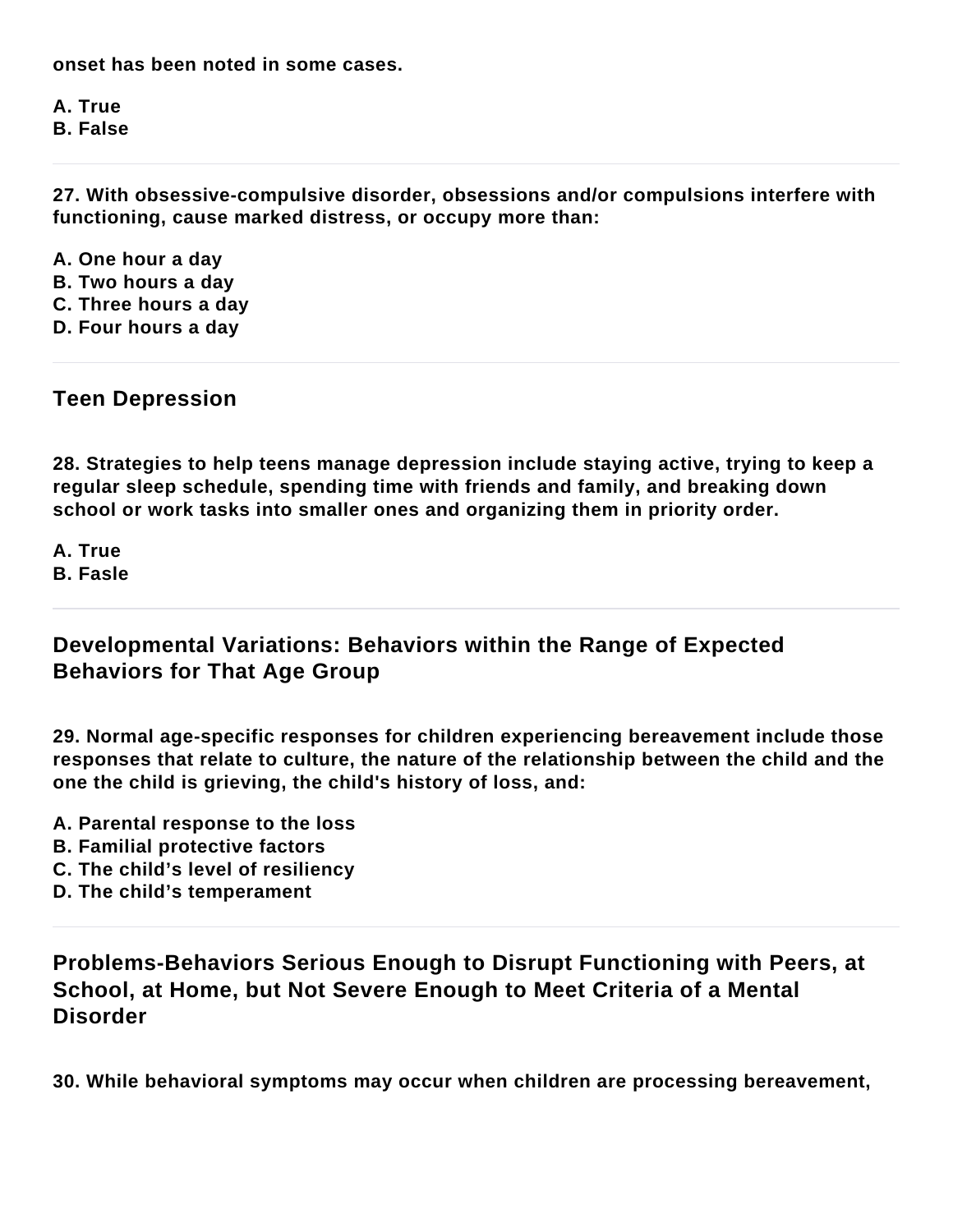**if such symptoms persist for 3 months or longer, evaluation and intervention is recommended.**

**A. True B. False**

#### **Disorders that Meet the Criteria of a Mental Disorder as Defined by the Diagnostic and Statistical Manual of the American Psychiatric Association**

**31. Dysthymic disorder is characterized by depressed/irritable mood for most of the day, for more days than not for at least 1 year, and although the symptoms of dysthymic disorder are less severe or disabling than those of major depressive disorder, they are more persistent.**

**A. True**

**B. False**

### **Suicidal Ideation and Attempt**

**32. Very young children, such as preschoolers who do not appreciate the finality of death, can be considered suicidal if they wish to carry out a self-destructive act with the goal of causing death.**

**A. True**

**B. False**

# **Social and Emotional Functioning**

**33. Children demonstrate cognitive competence by exhibiting which of the following characteristics:**

- **A. Delaying gratification**
- **B. Identifying, labeling, and expressing feelings**
- **C. Understanding behavioral norms and the perspectives of others**
- **D. Expressing appropriate non-verbal skills and listening to and helping others**

**Disorders that Meet the Criteria of a Mental Disorder-Aviodant Personality Disorder**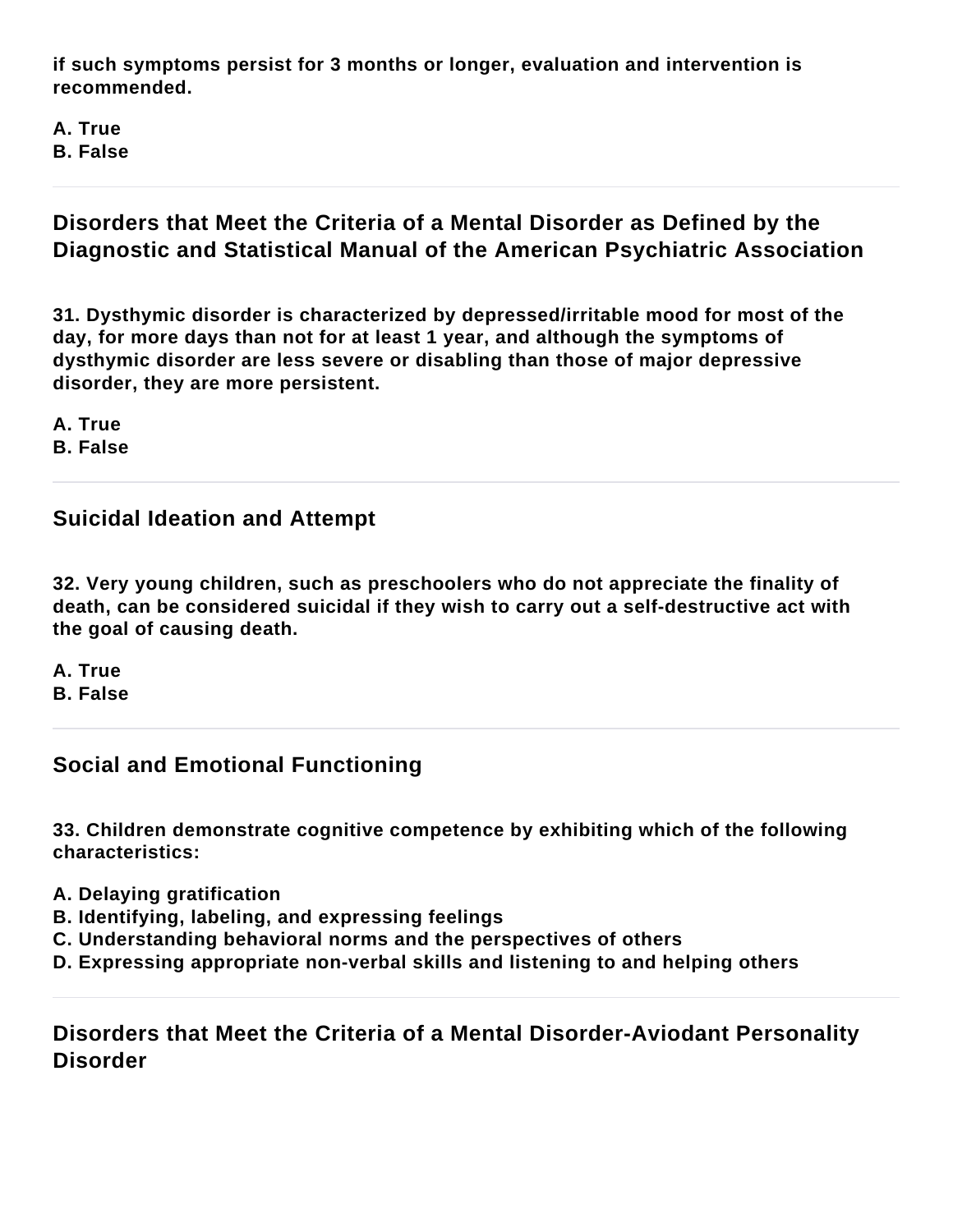**34. The essential feature of Avoidant Personality Disorder is a pervasive pattern of social inhibition, feelings of inadequacy, and:**

- **A. Disproportionate fear of the unknown**
- **B. Hypersensitivity to negative evaluation**
- **C. Distress around normal routines, relationships, and work situations**
- **D. Physical symptoms that interfere with functioning in social situations**

# **What Educators Can Do in Classrooms and Schools**

**35. The mental health of all students in the classroom and throughout the school can be enhanced by educating staff, parents, and students about mental health problems, by promoting social and emotional competency and building resilience, and by helping to ensure a positive, safe school environment.**

**A. True**

**B. False**

#### **A Team to Manage Resources**

**36. The literature on resource coordination within school systems makes it clear that a first step in countering fragmentation involves evaluating the goals and implications of collaboration.**

**A. True B. False**

# **Fully Integrated with School and Community Resources**

**37. Effective models of care for promoting wellness and addressing barriers to learning for school-aged children offer a range of activities and provide interventions that:**

- **A. Are developmentally-oriented**
- **B. Emphasize social skills**
- **C. Are solution-focused**
- **D. Enhance behavior management**

**Enhancing Home Involvement and Forming Partnerships with Parents**